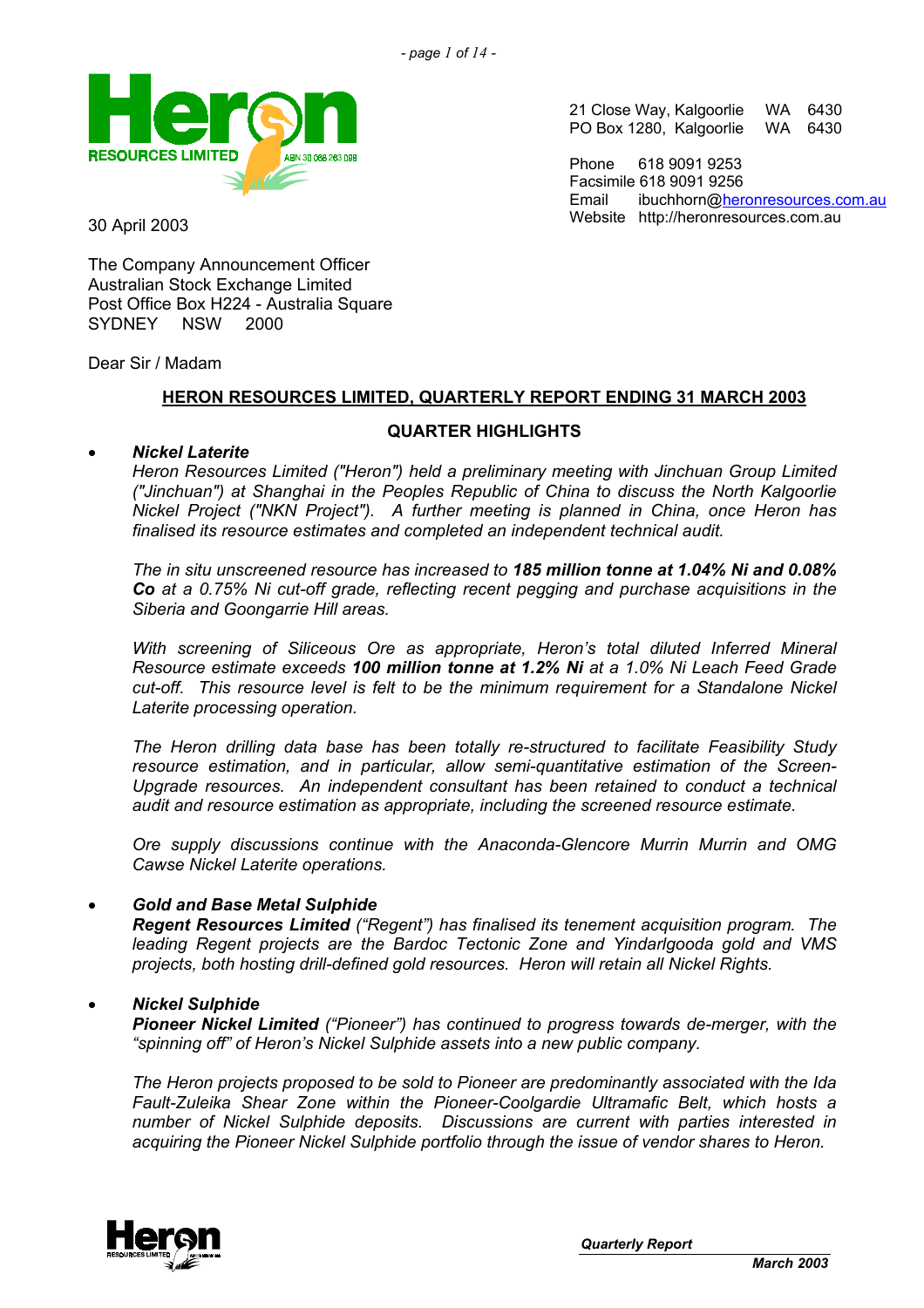## **1. SUMMARY**

#### **Heron Resources Limited**

- Heron has continued to acquire tenements within the Walter Williams Formation ("WWF") ultramafic lithology in the Goongarrie-Windanya-Siberia area, the focus for the **North Kalgoorlie Nickel Project** ("NKN Project").
- Nickel Laterite drill exploration has continued during the March 2003 Quarter, with siliceous Screen-Upgrade ore being drilled out at Windanya-Blue Dam. The June 2003 Quarter drilling program has been finalised for Laverton, and tenders sought. Once the Laverton drilling is completed, the rig will move to Scotia Dam, where approval to drill on an 80x80m pattern has been granted and collars surveyed in. Collar survey has also commenced for an 80x80m drill pattern at Goongarrie Hill.
- Heron continues to investigate the provision of ore through ore supply mechanisms outside of the NKN Project. Discussions exploring the potential viability of processing Goongarrie ore through the Murrin Murrin Nickel Laterite treatment facility have re-commenced. Discussions continue with regard to Ore Supply to the Cawse treatment facility.
- The **Regent Resources Limited** gold/base metal and **Pioneer Nickel Limited** nickel sulphide IPOs continue to make progress, with high quality tenement acquisitions completed during the Quarter. Heron will remain a Nickel Laterite company entirely focussed on the NKN Project.
- During the Quarter, Heron made an offer to those Shareholders with Unmarketable Parcels providing them with an opportunity to either:
	- (a) "Top up" their Shareholding to 10,000; or
	- (b) Have their Shares sold on market on the Shareholder's behalf.

With the proposed "spin-off" of Pioneer and Regent, and with Heron Shareholders proposed to receive preferential share entitlements and/or share issues as the case may be, it was felt to be prudent for the Company to first offer to rationalise the Unmarketable Parcels.

• Heron completed a placement to private investors for 3.2 million ordinary Shares in the capital of Heron at 16.3 cents per share, to raise \$521,600. The funds are for additional working capital.

#### **Regent Resources Limited**

- Old gold mining areas at Goongarrie have been purchased, including the Goongarrie Lady open cut, which has a remnant resource estimated by previous explorers at around 50,000 tonne. Previous mining ceased due to a wall collapse whilst mining was still in high grade supergene gold ore. Heron will access part of the lease for infrastructure purposes.
- Agreement in principal was reached to purchase additional gold rights covering historic lines of lode in the vicinity of the Windanya and Vettersburg gold mining centres. There has been minimal previous drilling of these targets, which is most unusual in the context of the Eastern Goldfields.

#### **Pioneer Nickel Limited**

- Six advanced stage, "walk-up" soil Cu-Ni-PGM geochemical and/or TEM drill targets have been acquired by Pioneer, being located within the **Pioneer** and **Acra Project** areas.
- As well as its current exploration portfolio, Pioneer has been developed as a vehicle for the acquisition of an advanced stage Nickel Sulphide project, either pre- or post-IPO.

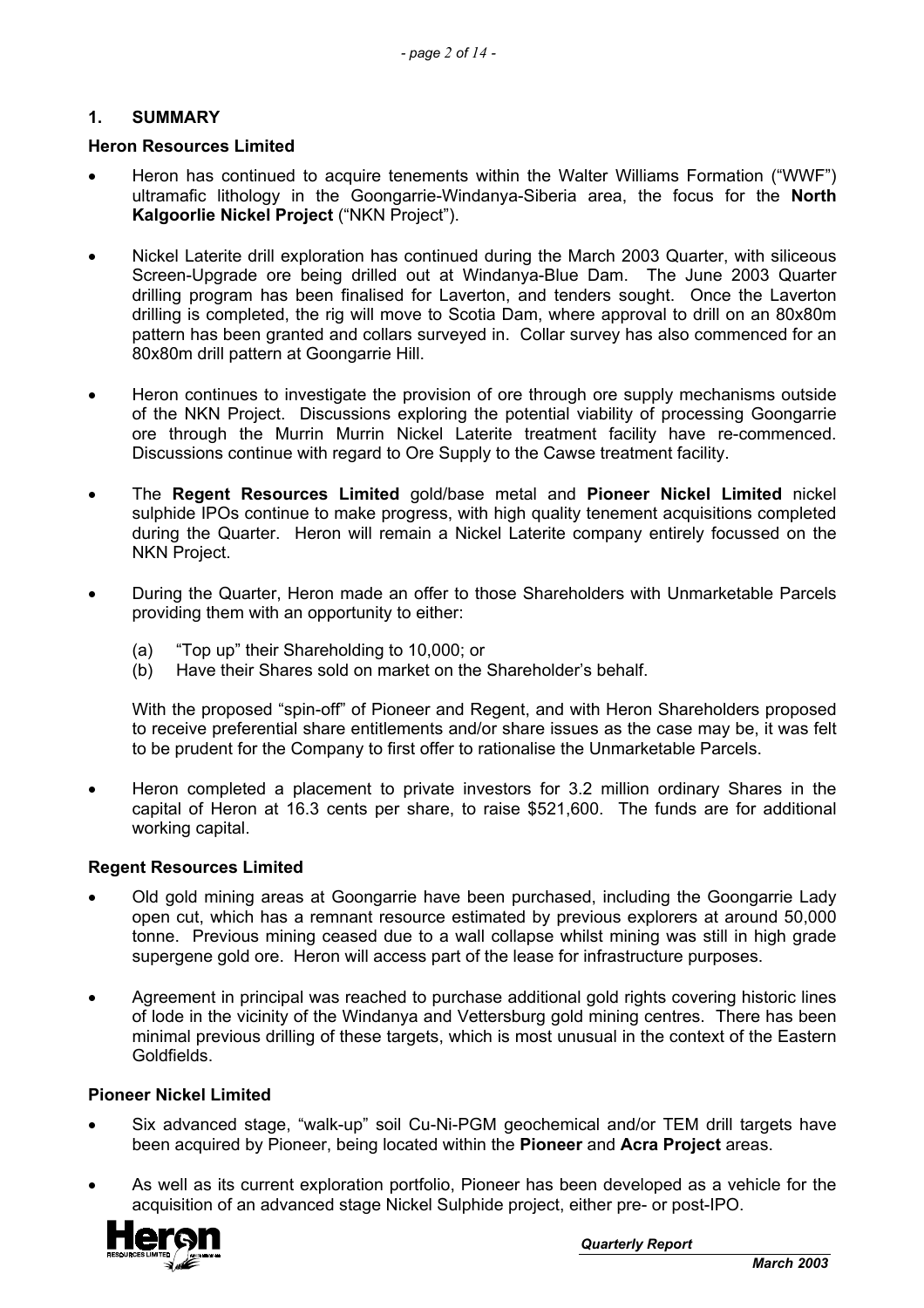## **2. OPERATIONS REVIEW**

### **2.1 KALGOORLIE NICKEL PROVINCE**

#### **2.1.1 Goongarrie Nickel Project**  Heron 100%.

Nickel - gold.

#### *North Kalgoorlie Nickel Project*

Discussions continue between Heron and Jinchuan to appraise the possible development of the NKN Project as a standalone Nickel Laterite processing operation. No results have as yet been received from Jinchuan's metallurgical testing of the Goongarrie ore.

The Heron **Siberia Prospect** has been supplemented by recent pegging covering a 3km strike of Walter Williams Formation ("WWF"). Interpretation of the previous tenement holder's drilling results indicates an Inferred Mineral Resource of **11.4 million tonnes at 0.97% Ni** at a 0.75% Ni cut-off, occurring predominantly as Screen-Upgrade Siliceous Ore.

Heron RC drilling during the Quarter covered a 3km strike of WWF at the **Windanya-Blue Dam Prospect**. Siliceous Nickel Laterite mineralisation was delineated, with best intercepts of 28m at 0.62% Ni and 12m at 0.97% Ni. The 0.5% ore blocks have silica determinations in the range of 30- 70%, so the mineralisation is expected to have a significant Screen-Upgrade component.

#### **Ore Supply**

The Pamela Jean Zone would be the basis of Heron ore supply to an existing Nickel Laterite operation, with the proposed pit area having been drilled on a 40x40m pattern. In a review of the Company's resource inventory, the Measured Mineral Resource within the Pamela Jean Zone at a 1.25% Ni shipping cut-off grade is 3.4 million tonne at 1.5% Ni. This resource is sufficient to satisfy ore supply in the short to medium term, without the necessity for major in-fill drilling.

#### **Standalone Operation**

For a standalone operation such as that envisaged by the NKN Project with a mill capacity of 4 mtpa Leach Feed over a 25 year project life, the Heron resource target is 100 million tonne of Leach Feed. Agreement in principal was reached for the purchase of additional resources in the Gonngarrie area. Additional resources were also acquired through pegging. The NKN Project diluted "end area" Inferred Mineral Resource now exceeds **100 million tonne at 1.2% Ni** at a 1% Leach Feed Grade Ni cut-off. Minimum ore width is 2m, with a 1m dilution selvedge at a nominated diluent grade of 0.75% Ni, for an effective 4m minimum mining width.

Where the mineralised style is Siliceous Ore, and systematic bottle roll Screen-Upgrade data is available, the screened grade estimates are utilised. If the screened data is of insufficient coverage, then conventional non-screened diluted head grades are utilised.

A detailed drill exploration program has been designed to cover all defined Goongarrie resources on an 80x80m pattern, to elevate the resource status to Indicated Mineral Resource for a standalone operation. Heron estimates the RC drilling requirement to be 1,500 holes for 60,000m.

**2.1.2 Kalpini Nickel Project**  Heron 100%. Nickel - gold.

#### *Kalpini Nickel Laterite Pre-feasibility Study*

A data base audit is current, prior to completing a new resource estimate. Screen-Upgrade data is being quantified, using Heron bottle roll data and previous bench scale metallurgical testing.



*Quarterly Report*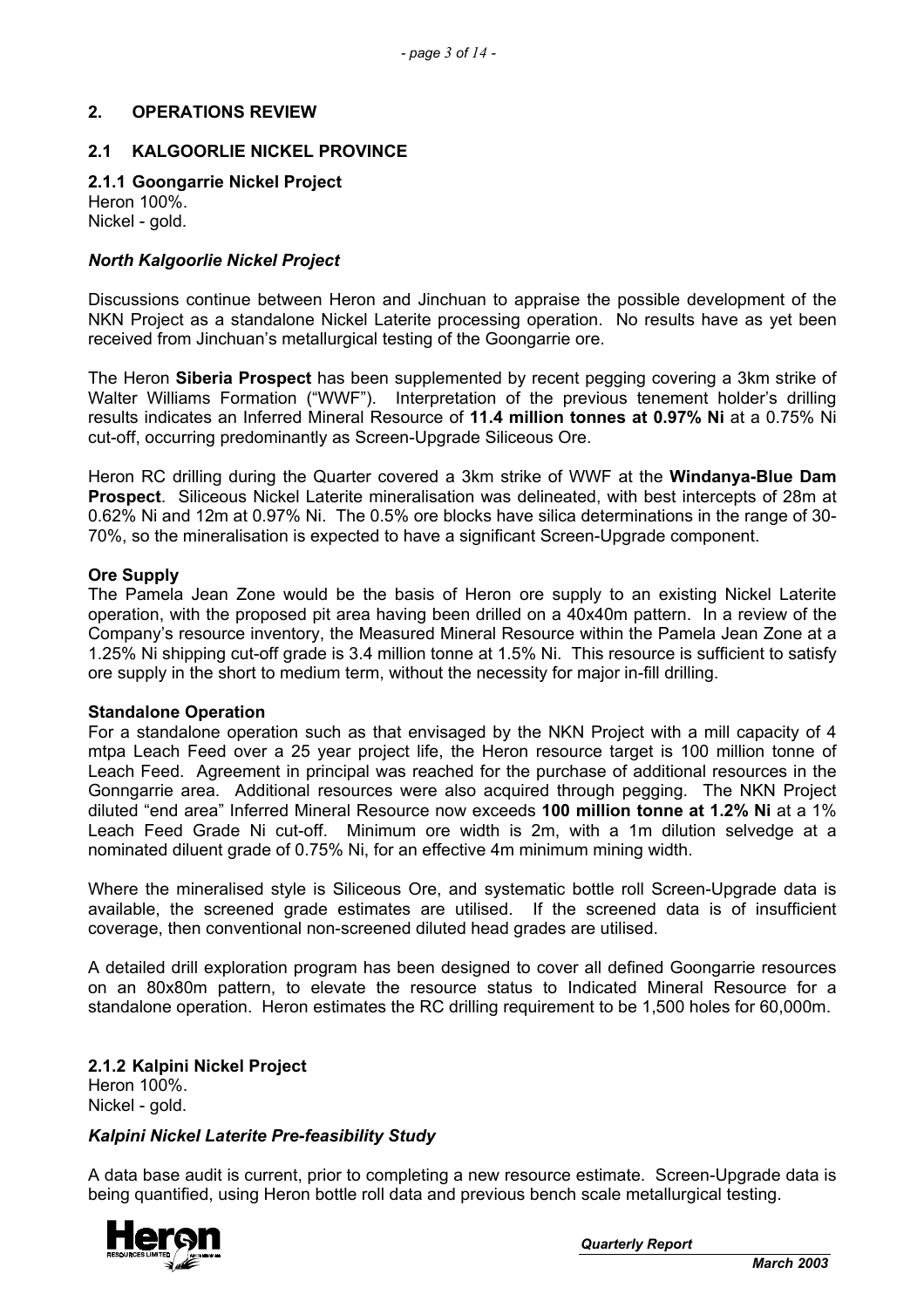# **2.2 KALGOORLIE GOLD PROVINCE**

### **2.2.1 Gidgi Gold Joint Venture Project**

Heron 100%. Gold (- nickel). Heron retains all Nickel Rights.

Following the failure of Central Exchange to list on ASX, Heron has concluded the terms of a new joint venture with an active local explorer whereby the farminee may earn a 70% interest in gold and silver minerals through expending \$300,000 within four years.

Once the farminee earns its equity, Heron may at its sole discretion contribute on a pro-rata basis, or convert to a 20% free-carried equity to the completion of a Bankable Feasibility Study that recommends commencement of mining, or convert to a 2.5% royalty for recovered metal.

### **2.2.2 King of Creation Gold Project**

Heron 100%. Gold (- nickel). Heron retains all Nickel Rights.

The **King of Creation Prospect** is a partially mined open cut gold resource pegged by Heron in the course of its Laverton nickel exploration. The remnant gold resource outside the current pit has been estimated by a previous explorer at **124,000 tonne at 2.8g/t Au**. Heron is in joint venture discussion with a local gold explorer, whereby the farminee may earn a 70% interest in the Project.

The following table records significant deeper drill intercepts by the previous explorer, likely to be outside or under the existing pit, and within Heron's Exploration Licence tenement.

| <b>HERON RESOURCES LIMITED</b><br>KING OF CREATION GOLD PROJECT<br>Significant Gold Intercepts at a 1g/t Au Cut-off |       |                     |        |       |                |       |
|---------------------------------------------------------------------------------------------------------------------|-------|---------------------|--------|-------|----------------|-------|
| <b>Hole ID</b>                                                                                                      | North | East                | From   | To    | Intercept      | Au    |
|                                                                                                                     | m     | m                   | m      | m     | m              | g/t   |
| KDDH <sub>5</sub>                                                                                                   |       | 13,424.72 10,167.06 | 43     | 50    | 7              | 7.18  |
| KDDH6                                                                                                               |       | 13,250.03 10,115.24 | 54     | 66    | 12             | 5.02  |
| KDDH15                                                                                                              |       | 13,299.90 10,089.30 | 102.65 | 121.5 | 18.85          | 4.17  |
| KRC35                                                                                                               |       | 13,243.85 10,106.00 | 72     | 76    | 4              | 7.93  |
| KRC48                                                                                                               |       | 13,155.40 10,089.70 | 60     | 88    | 28             | 2.79  |
| KRC51                                                                                                               |       | 13,223.50 10,117.50 | 44     | 75    | 31             | 4.83  |
| KRC66                                                                                                               |       | 13,134.93 10,075.61 | 75     | 79    | 4              | 24.57 |
| KRC72                                                                                                               |       | 13,224.78 10,131.52 | 42     | 63    | 21             | 4.05  |
| KRC89                                                                                                               |       | 13,251.77 10,119.76 | 51     | 79    | 28             | 6.25  |
| <b>KRC108</b>                                                                                                       |       | 13,400.78 10,149.37 | 81     | 83    | $\overline{2}$ | 8.56  |
| <b>KRC112</b>                                                                                                       |       | 13,275.42 10,119.63 | 59     | 75    | 16             | 4.90  |
| <b>KRC131</b>                                                                                                       |       | 13,350.05 10,135.03 | 71     | 83    | 12             | 4.72  |
| <b>KRC133</b>                                                                                                       |       | 13,274.87 10,104.67 | 72     | 92    | 20             | 4.48  |
| <b>KRC190</b>                                                                                                       |       | 13,275.75 10,090.34 | 90     | 97    | 7              | 9.61  |

The gold mineralisation beneath the existing pit is likely to be refractory, with high levels of arsenic. There is a possibility of the gold mineralisation being associated with black shales that could be "active" in re-adsorbing gold rather than releasing dissolved gold for adsorption onto activated CIP carbon. In either event, the promising grades indicated in the above table need metallurgically evaluation as a priority.

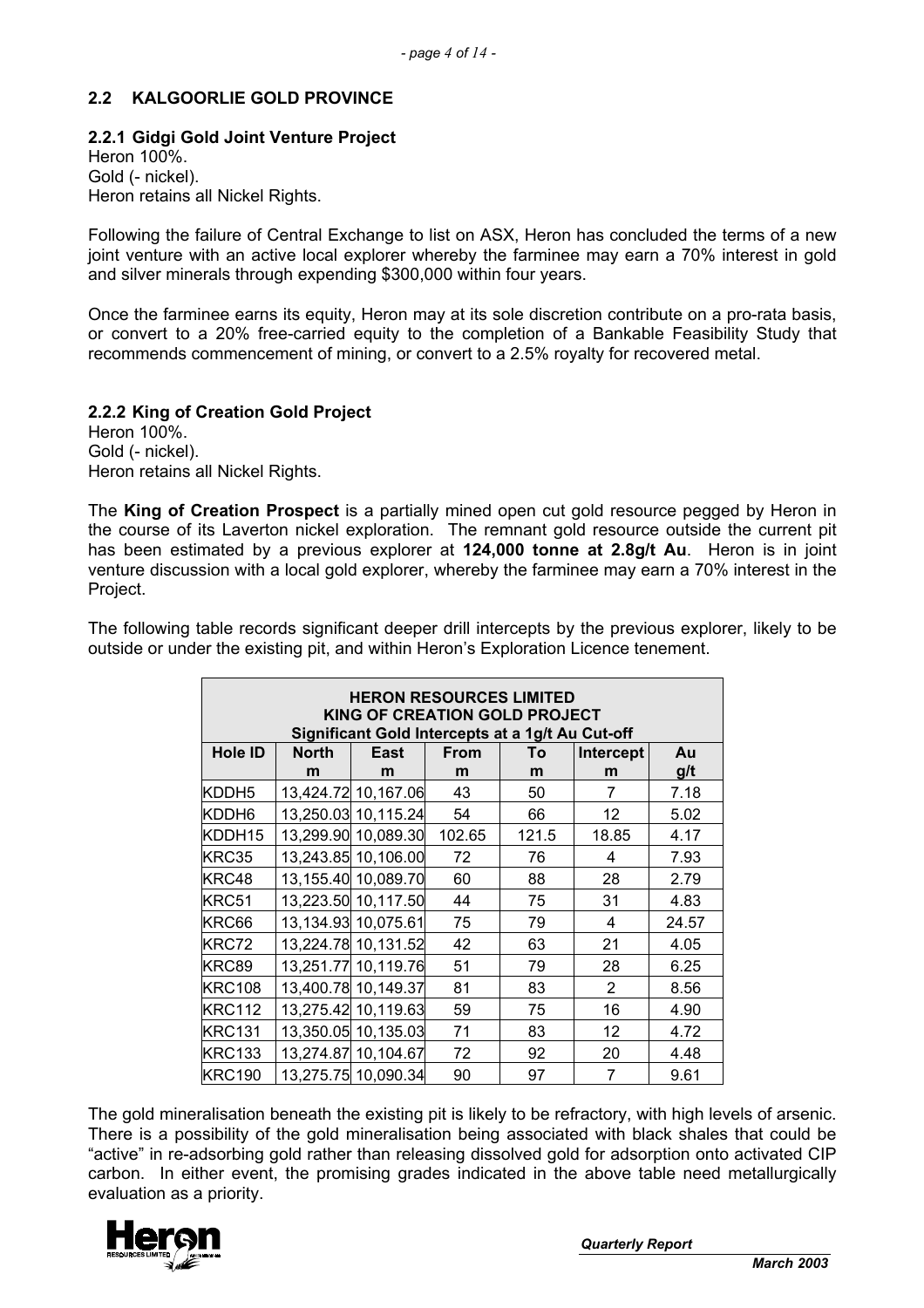# **2.2.3 Yarri Gold Project**  Heron 100%.

Gold.

Heron is in joint venture discussion with a local gold mill operator in respect of the **Banjo** and **Yarri Gold Prospects**. Heron's previous drilling has proven up gold resources at both prospects, so the Company is keen to evaluate production opportunities.

The **Nils Desperandum Gold Prospect** at Yarri has been acquired by Heron through pegging. A resource has been reported by the previous tenement holder at **267,000 tonne at 2.4g/t Au**. Heron will seek to include this new acquisition in the proposed joint venture.

### **2.2.4 Perseverance Well Joint Venture Project**

Heron 100%. Gold - nickel.

Heron has agreed a joint venture with Image Resources NL ("Image") whereby Image may earn a 75% interest in all minerals from Heron's Perseverance Well Project through expending \$100,000 within four years.

The prospect is located 65km WNW of Laverton and covers a portion of the Mount Zephyr-Mount Morgans greenstone belt. This is a relatively narrow greenstone belt flanked on either side by granitoids and granite-gneiss in fault contact. Supracrustal rocks are dominated by basaltic and doleritic lithologies with subordinate ultramafics, felsic volcanics, sediments and interflow BIF.

Regionally, the main Perseverance Well structure is the Ninnis Fault, also known as the Celia Lineament. This fault is considered economically significant as it links the eastern side of the Yandal Greenstone Belt with the southern margins of the Laverton Tectonic Zone. Gold mineralisation associated with this structural corridor includes the Mount Morgans deposits, which have a total endowment of 1.4Moz gold, and the Darlot/Centenary deposits, which have a total endowment of 2.4Moz gold.

A previous explorer completed an aeromagnetic interpretation and a regional auger-sampling program on a 500x100m grid spacing. The program defined low order gold anomalism. In view of the transported alluvial regolith, further follow up of the anomalies is required.

### **2.2.5 Karonie North Project**

Heron 100%. Gold - nickel.

A significant exploration holding has been acquired through pegging at Karonie North, covering 196km² within the southern Keith Kilkenny Tectonic Zone, and located 6km north and along strike of the major Karonie gold mining centre (previous production >1Moz).

Aeromagnetic data confirms a discrete 2.3x0.5km magnetic anomaly associated with an interpreted serpentinite flow channel. The aeromagnetic data is comparable to the Silver Swan nickel sulphide sequence signature, with the Karonie North ultramafic-footwall felsic volcaniclastic stratigraphy also promising for Silver Swan style targets.

The main gold target is a 10km strike length of the mineralised Aldiss and Claypan Dam Faults, extending due north from the Karonie gold mine.

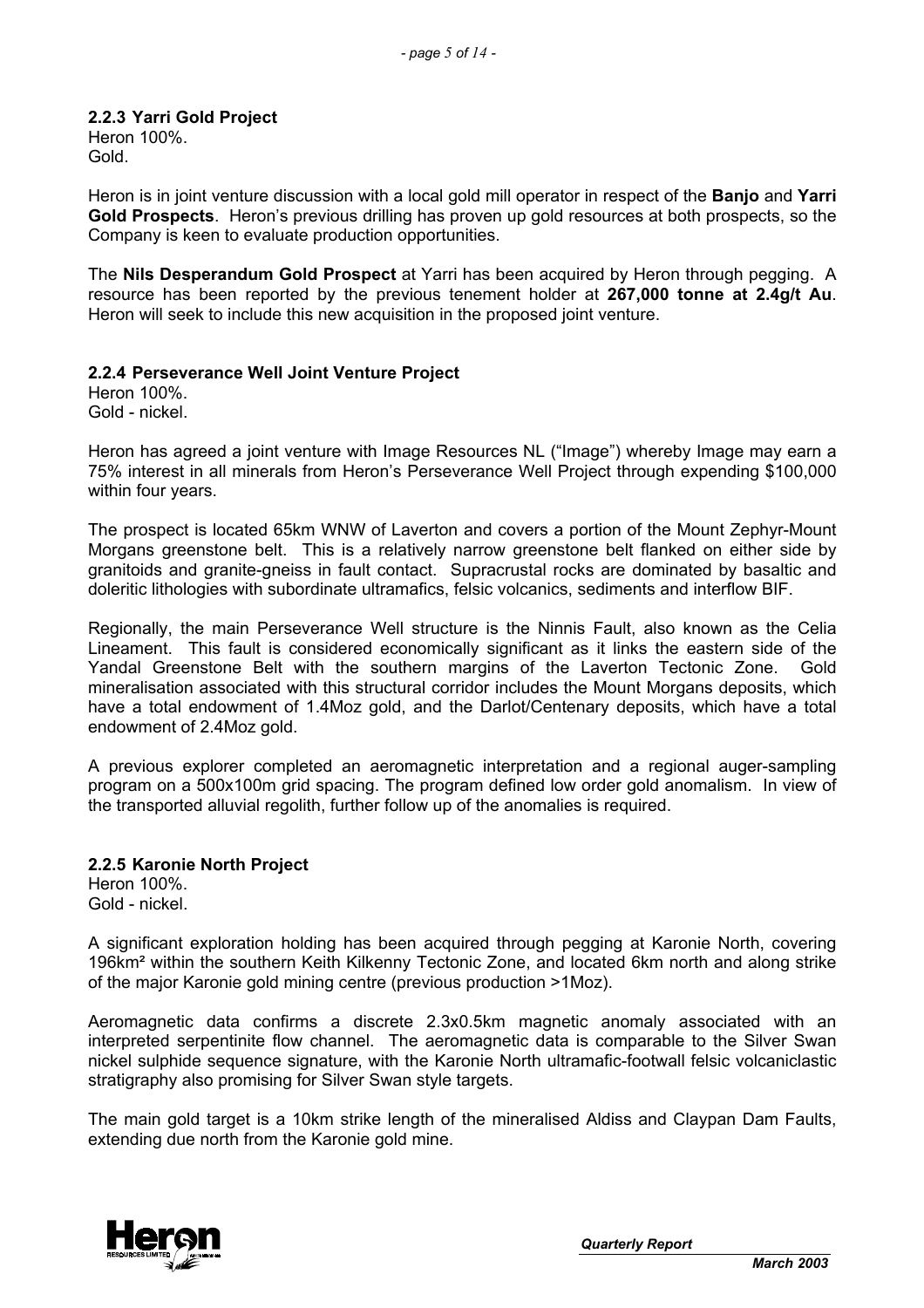# **2.3 REGENT RESOURCES LIMITED INITIAL PUBLIC OFFER**

The Regent gold and base metal projects were mainly acquired in the course of Heron's more recent nickel acquisition programs.

### **2.3.1 Bardoc Tectonic Zone Gold Project**

Regent 100%. Gold. Heron retains all Nickel Rights.

Regent is to acquire gold and silver rights over those Heron Nickel Laterite Projects which are associated with the Bardoc Tectonic Zone ("BTZ"), mainly between Windanya and Ghost Rocks 50 to 160km NNW of Kalgoorlie. Heron will retain priority access and infrastructure rights on the ground to be transferred to Regent, to ensure that there will be no future restriction to Heron's proposed Nickel Laterite mining activities. Due to the geological separation of Nickel Laterite and gold mineralisation, such rights should have no material impact on Regent's exploration activities.

The Bardoc Tectonic Zone is part of the Boorara-Menzies and Boulder-Lefroy fault systems, one of the major structures controlling gold mineralisation in the Eastern Goldfields. Gold mining centres from south to north that occur within the Bardoc Tectonic Zone and associated splays include Paddington, Broad Arrow, Wendy Gully, Windanya, Bardoc, Goongarrie, Comet Vale, Menzies and Ghost Rocks.

The dominant lithology in the Regent project area is Siberia Formation basalt, dolerite and felsic porphyry, showing variable alteration and shearing. This lithological unit is adjacent to and immediately east of the nickel-prospective Walter Williams Formation. After four years of intense drill exploration by Heron, Nickel Laterite mineralisation within the belt is known to be restricted to Walter Williams Formation olivine adcumulate komatiite, located within the western part of the project area, west of the BTZ gold zone. This western area is the host of Heron's Nickel Laterite resource inventory, and is entirely non-prospective for gold. The WWF zone is geologically distinctive and spatially separated from Regent's likely gold targets.

Much of Regent's BTZ project area is characterised by the occurrence of old prospector gold workings, including some major timbered shafts such as at Windanya. Even thought these workings occur in an established gold mining region, many of the workings and the connecting zones along strike have not been fully explored. Several groups of these old workings are expected to define early drill exploration targets for Regent. The BTZ land holding has historically been fragmented into a myriad of competitor holdings, with small sized 4 - 8ha Gold Mining Leases ("GMLs") a particularly common form of tenure. Heron has been able to amalgamate many of these previously disparate holdings, as a by-product of its Goongarrie Nickel Laterite resource acquisitions.

Regent has the opportunity for the first time in the modern exploration era to systematically explore a 65km strike length of Bardoc Tectonic Zone. This is a unique gold exploration opportunity, and is a potential "company maker" project for Regent.

Initial rock chip sampling by Regent during the Quarter has confirmed anomalous lithogeochemical trends at Windanya and Half Ounce Reef.

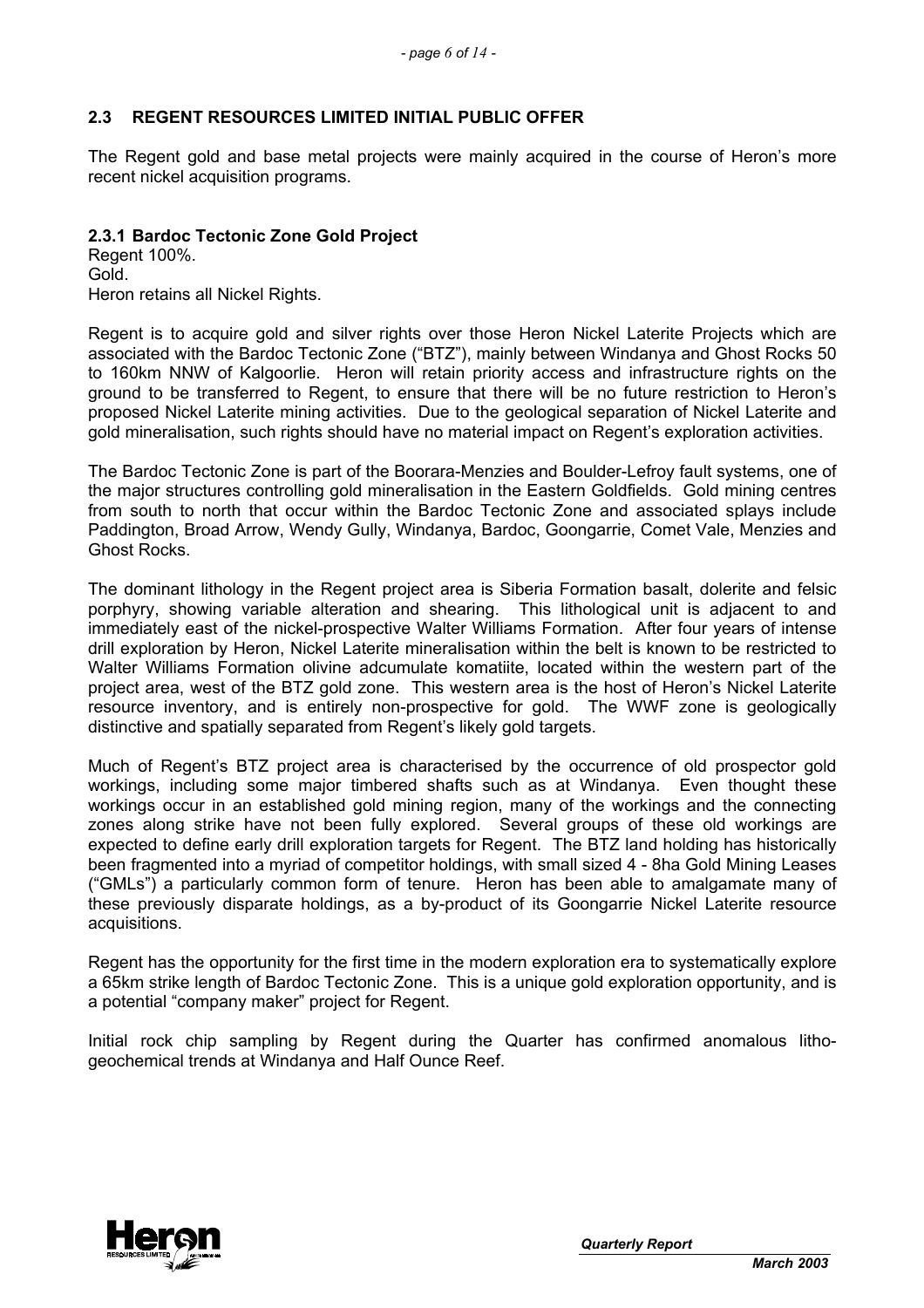### **2.3.2 Yindarlgooda Gold Project**

Regent 100%. Gold - copper - zinc. Heron retains all Nickel Rights.

Regent's exploration holdings extend between Carr Boyd in the north and Karonie in the south. Regent has specifically targeted gold and VMS base metal mineralisation, hosted by a major belt of partly sulphidic felsic volcanics centred on Lake Yindarlgooda. The pervasive lake cover and highly conductive overburden has impeded previous base metal sulphide exploration, which was mainly carried out by multinational explorers in the late 1970s to mid 1980s. From Regent's initial geological reconnaissance, the project area is characterised by regionally extensive sericite-pyrite alteration, which has resulted in strongly recessive weathering (being manifest in part as the Lake Yindarlgooda salina development).

Numerous historical gold workings are present, including the Queen Lapage gold mining centre, with a gold resource estimated by a previous explorer at **130,000t at 4g/t Au**. A major deep RC drilling program is required to further develop the resource.

Initial ironstone/metasediment sampling by Regent has returned **uniform 0.1-2.4g/t Au**, with 70- 300ppm Cu, 100-1200ppm Zn, 200-7900ppm As and 35-55% FeO. Most significantly, the peak gold assays occur in sericite-altered schist, which is a key geochemical pathfinder for VMS "footwall alteration". These initial results are confirmation that the Regent exhalative gold and VMS model applies at Yindarlgooda.

### **2.3.3 Bungalbin Project**

Regent 100%. Gold - iron - nickel. Heron retains all Nickel and Iron Ore Rights.

The former joint venture with Central Exchange/Jupiter has terminated, due to the Central Exchange IPO failing to proceed.

Regent has now assumed ownership of this project. A major data collation has been completed drawing together surface geochemistry and several generations of drilling from previous holders of this large, under explored tenement package. Several gold trends within Regent's ground are recognised. Additional field work has commenced, to refine anomalies ahead of Regent's proposed drill testing.

Heron will maintain ownership of the Iron Ore, and is completing various office and field studies aimed at assessing the potential for ore sales to certain specialist markets.

### **2.3.4 Burra Project, South Australia**

Regent 100% of all minerals. Copper - gold.

The historic Burra Mine and Regent's project area occur on a major northwest-trending lineament. At Burra, copper mineralisation developed within Adelaidean-aged Skillogalee Dolomite comprising dolomite, siltstone and minor sandstone in faulted contact with unmineralised diapiric breccia. Regent's project area is south of Burra along the Burra Lineament, and hosts numerous gold, silver and copper occurrences. The area is structurally complex with an extensive cover, and is historically poorly explored.

This project signals that Regent will not be solely restricted to Western Australian operations.

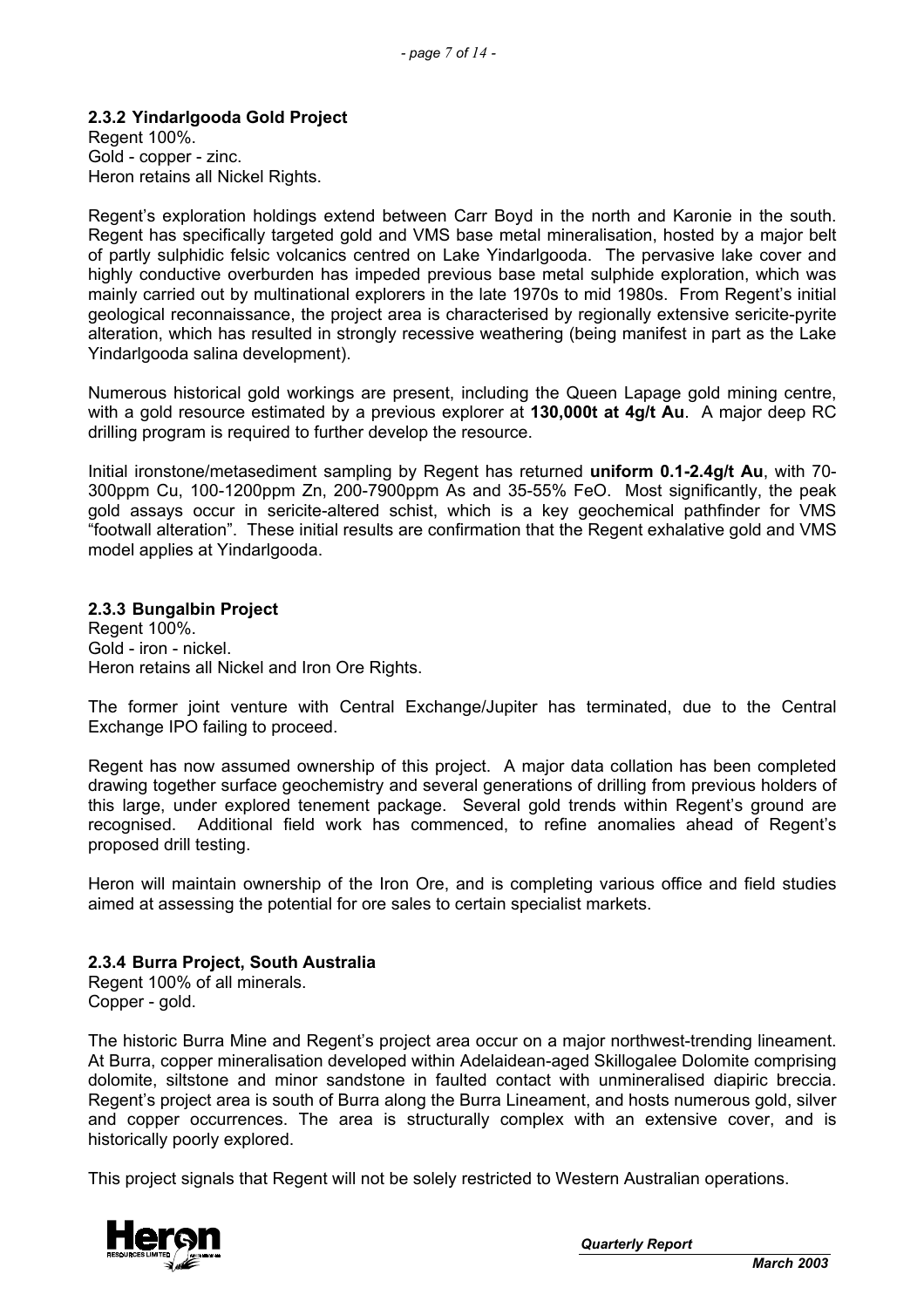# **2.4 PIONEER NICKEL LIMITED INITIAL PUBLIC OFFER**

Heron has commenced a de-merger to enable the "spinning off" of its Nickel Sulphide assets into a new public company, **Pioneer Nickel Limited**. Pioneer's aim is to acquire, explore for and develop Archaean Nickel Sulphide resources within the Eastern Goldfields of Western Australia.

### **2.4.1 Pioneer Nickel Project**

The Pioneer Nickel Project was increased to 5 tenements covering 518 $km<sup>2</sup>$  on the eastern and western flanks of the Pioneer Dome. Following a consultant's literature review, several additional "walk-up" drill targets have been defined, all associated with the main nickel sulphide hosting komatiite unit (termed Sequence 3 by Gemuts and Theron during the "Nickel Boom").

## **2.4.2 Maggies Hays Hill Joint Venture Project**

The Maggie Hays Hill project consists of one tenement application covering 81km<sup>2</sup> located 140km SE of Southern Cross within areas of current gold and Nickel Sulphide mining activity.

Heron has entered into a Letter Agreement with LionOre Australia (Nickel) Limited ("LionOre") whereby LionOre may earn a 70% interest in all minerals from Heron's Maggie Hays Project through expending \$200,000 within four years.

Once LionOre earns its equity, Heron may at its sole discretion convert to a 20% free-carried equity to the completion of a Bankable Feasibility Study that recommends commencement of mining.

It is expected that any nickel sulphide production from the Joint Venture Project will be toll treated on commercial terms at LionOre's Emily Ann Plant.

Heron has identified two high priority nickel sulphide targets within the Joint Venture Project, including an ElectroMagnetic ("EM") anomaly located 5km southeast along strike from the Maggie Hays nickel sulphide deposit. In addition, anomalous gold soil geochemistry over regional structural zones will also be targeted.

Heron has the right to assign its Joint Venture rights to its affiliated company Pioneer, should Pioneer proceed to an IPO.

### **2.5 BALLADONIA ENERGY NL**

Heron 100%. Oil shale - sulphur - heavy mineral sands.

The current oil shale resource is **2.6 billion tonne at 133 litre/tonne**. The Company is reviewing opportunities for an IPO based on the oil shale and possibly heavy mineral sand assets. Discussions continue in respect of a farm out of heavy mineral sand rights.

**IAN BUCHHORN MANAGING DIRECTOR** 

*The information is based on, and accurately reflects, information compiled by Ian James Buchhorn, who is a Member of the Australasian Institute of Mining and Metallurgy.* 



*Quarterly Report*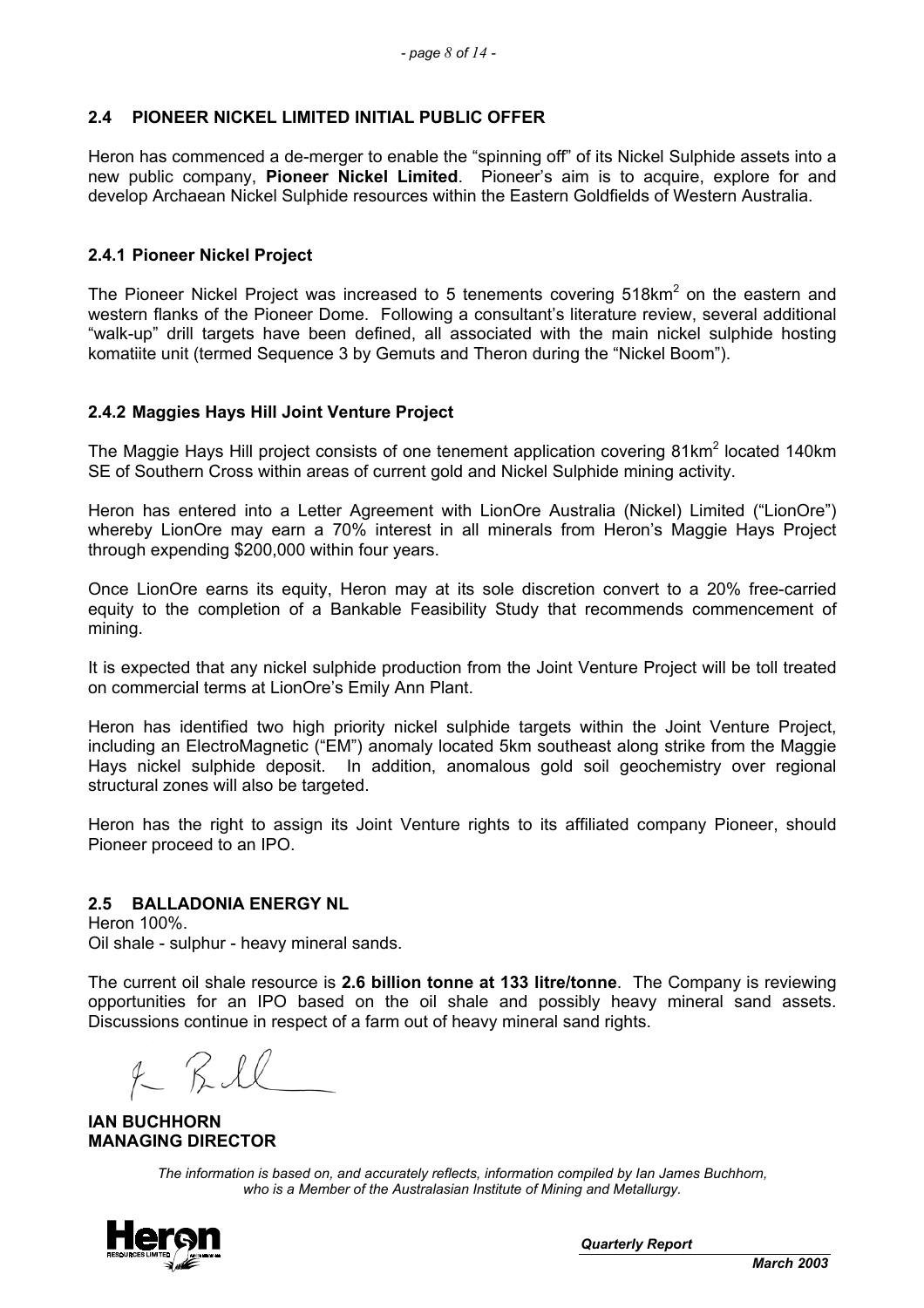# **Appendix 5B**

# **MINING EXPLORATION ENTITY QUARTERLY REPORT**

Name of entity

# **HERON RESOURCES LIMITED**

quarter")

ABN Quarter ended ("current

30 068 263 098 31 March 2003

# *Consolidated statement of cash flows*

|                                                            |                    | Year to        |
|------------------------------------------------------------|--------------------|----------------|
|                                                            | <b>Current Qtr</b> | Date           |
| Cash flows related to operating activities                 |                    | (9 months)     |
|                                                            | \$A'000            | \$A'000        |
| Receipts from product sales and related debtors<br>1.1     |                    |                |
| 1.2<br>Payments for: (a) exploration and evaluation        | (263)              | (964)          |
| development<br>(b)                                         |                    |                |
| production<br>(c)                                          |                    |                |
| administration<br>(d)                                      | (84)               | (340)          |
| 1.3<br>Dividends received                                  |                    |                |
| Interest and other items of similar nature received<br>1.4 | 13                 | 47             |
| 1.5<br>Interest and other costs of finance paid            |                    |                |
| 1.6<br>Income taxes paid                                   |                    |                |
| Other (provide details if material) - GST Paid<br>1.7      | 6                  | (6)            |
|                                                            |                    |                |
| <b>Net Operating Cash Flows</b>                            | (328)              | (1, 263)       |
|                                                            |                    |                |
| Cash flows related to investing activities                 |                    |                |
| 1.8<br>Payment for purchases of: (a)<br>prospects          | (5)                | (54)           |
| equity investment<br>(b)                                   |                    |                |
| other fixed assets<br>(c)                                  |                    |                |
| 1.9<br>Proceeds from sale of:<br>(a)<br>prospects          |                    |                |
| equity investment<br>(b)                                   |                    |                |
| other fixed assets<br>(c)                                  |                    |                |
| 1.10 Loans to other entities                               |                    |                |
| 1.11 Loans repaid by other entities                        | $\overline{4}$     | $\overline{7}$ |
| 1.12 Other (provide details if material)                   |                    |                |
|                                                            |                    |                |
| <b>Net Investing Cash Flows</b>                            | (1)                | (47)           |
|                                                            |                    |                |
| 1.13 Total operating and investing cash flows              | (329)              | (1, 310)       |
| (carried forward)                                          |                    |                |

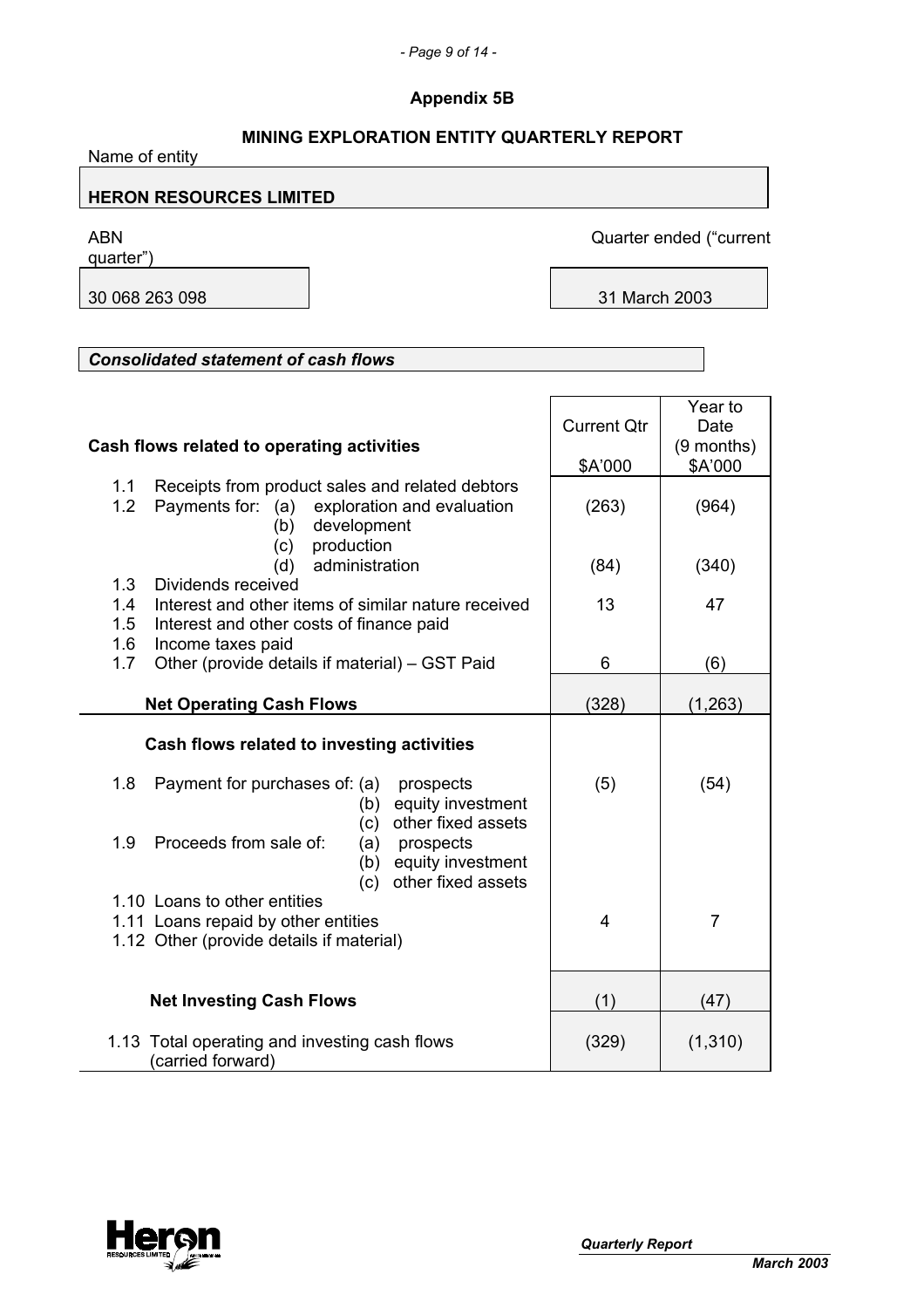| 1.13 Total operating and investing cash flows<br>(brought forward)                                                                                                                                                                           | (329) | (1,310) |
|----------------------------------------------------------------------------------------------------------------------------------------------------------------------------------------------------------------------------------------------|-------|---------|
| Cash flows related to financing activities                                                                                                                                                                                                   |       |         |
| 1.14 Proceeds from the issue of shares, options, etc.<br>1.15 Proceeds from the sale of forfeited shares<br>1.16 Proceeds from borrowings<br>1.17 Repayment of borrowings<br>1.18 Dividends paid<br>1.19 Other (provide details if material) | 522   | 522     |
| Net financing cash flows                                                                                                                                                                                                                     | 522   | 522     |
| Net increase (decrease) in cash held                                                                                                                                                                                                         | 193   | (788)   |
| 1.20 Cash at beginning of quarter/year to date<br>1.21 Exchange rate adjustments                                                                                                                                                             | 1,146 | 2,127   |
| 1.22 Cash at end of quarter                                                                                                                                                                                                                  | 1,339 | 1,339   |

 **Payments to directors of the entity and associates of the directors, payments to related entities of the entity and associates of the related entities** 

|                                                                     | <b>Current Qtr</b><br>\$A'000 |
|---------------------------------------------------------------------|-------------------------------|
| 1.23 Aggregate amount of payments to the parties included item 1.2  | 111                           |
| 1.24 Aggregate amount of loans to the parties included in item 1.10 |                               |

1.25 Explanation necessary for an understanding of the transactions

Directors fees, salaries and superannuation (A\$74,000). Provision of office accommodation by director-related entity (A\$15,000). Provision of legal advice by director-related entity (A\$22,000).

### **Non-cash financing and investing activities**

- 2.1 Details of financing and investing transactions which have had a material effect on consolidated assets and liabilities but did not involve cash flows
- 2.2 Details of outlays made by other entities to establish or increase their share in projects in which the reporting entity has an interest

See attached schedule

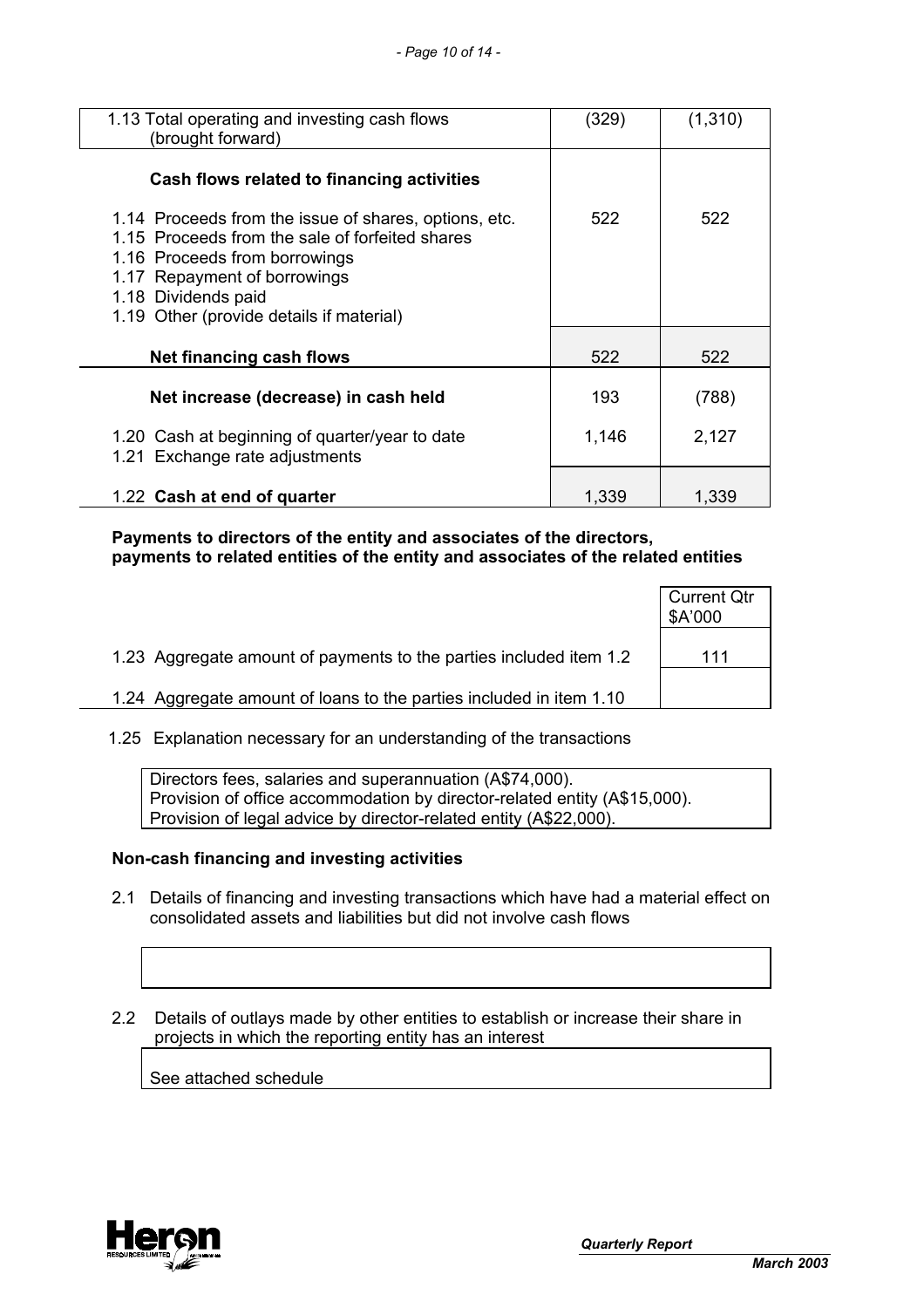# **Financing facilities available**

*Add notes as necessary for an understanding of the position*

|                                 | Amount available<br>\$A'000 | Amount used<br>\$A'000 |
|---------------------------------|-----------------------------|------------------------|
| Loan facilities<br>.3.1         |                             |                        |
| 3.2 Credit standby arrangements |                             |                        |

# **Estimated cash outflows for next quarter**

|                                | \$A'000 |
|--------------------------------|---------|
| 4.1 Exploration and evaluation | 300     |
| 4.2 Development                |         |
| Total                          | 300     |

 $\mathbf{r}$ 

#### **Reconciliation of cash**

| Reconciliation of cash at the end of the<br>quarter (as shown in the consolidated<br>statement of cash flows) to related items in<br>the accounts as follows. | <b>Current Quarter</b><br>\$A'000 | <b>Previous Quarter</b><br>\$A'000 |
|---------------------------------------------------------------------------------------------------------------------------------------------------------------|-----------------------------------|------------------------------------|
| 5.1 Cash on hand and at bank                                                                                                                                  | 142                               | 92                                 |
| 5.2 Deposits at call                                                                                                                                          | 1,146                             | 1,005                              |
| 5.3 Bank Overdraft                                                                                                                                            |                                   |                                    |
| 5.4 Other (provide details)<br>Environmental bonds                                                                                                            | 51                                | 49                                 |
| Total: cash at end of quarter (Item 1.22)                                                                                                                     | 1,339                             | 1.146                              |

# **Changes in interests in mining tenements**

|     |                                                                            | <b>Tenement</b> | Nature of interest       | Interest<br>at      | Interest<br>at    |
|-----|----------------------------------------------------------------------------|-----------------|--------------------------|---------------------|-------------------|
|     |                                                                            | reference       | (note (2))               | Begin of<br>Quarter | End of<br>Quarter |
|     | 6.1 Interests in mining<br>tenements<br>relinquished,<br>reduced or lapsed |                 | See attached<br>schedule |                     |                   |
| 6.2 | Interests in mining<br>tenements acquired<br>or increased                  |                 | See attached<br>schedule |                     |                   |

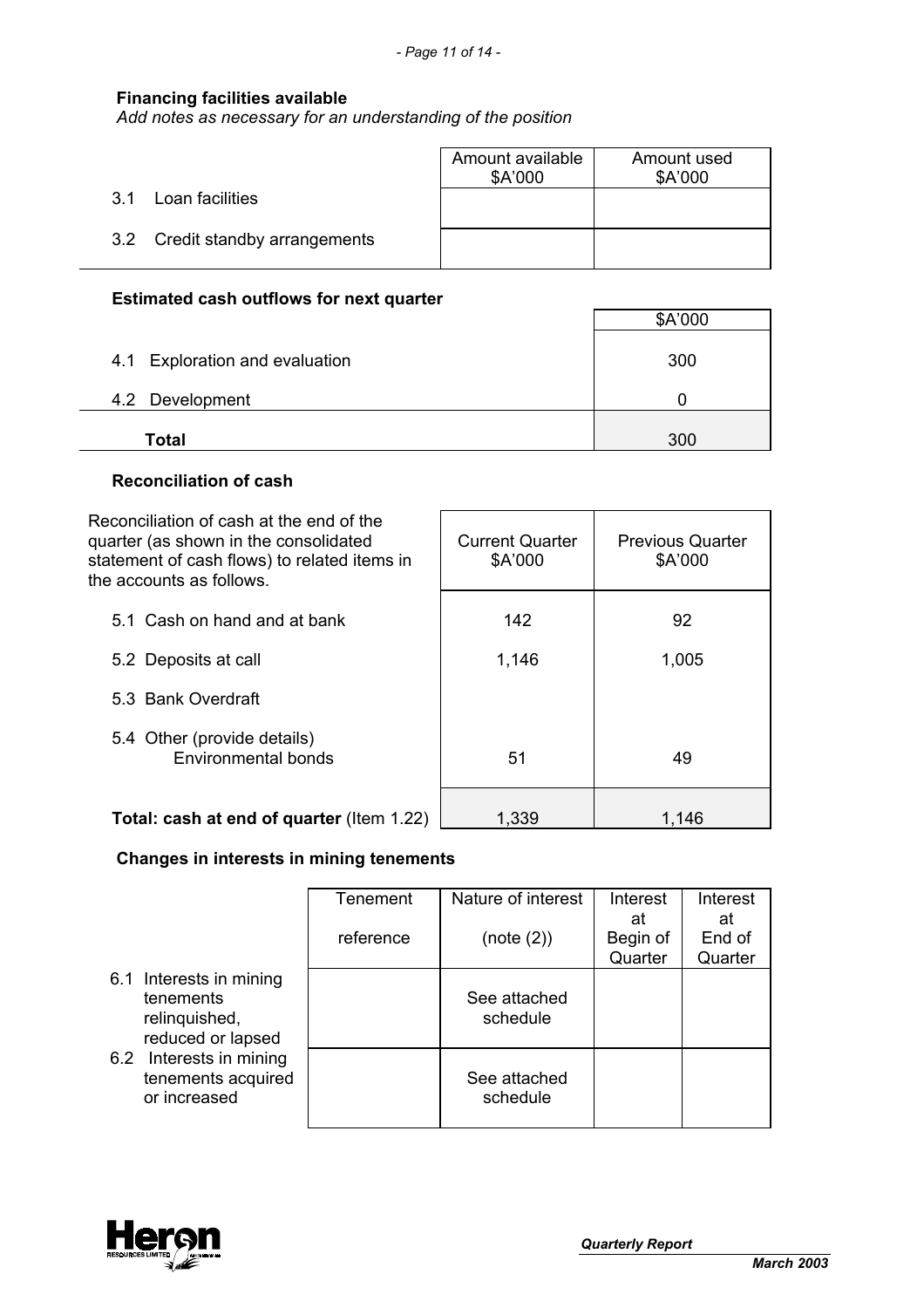# **Issued and quoted securities at end of current quarter**

 *Description includes rate of interest and any redemption or conversion rights together with prices and dates.* 

|                                                            | Number<br><b>Issued</b>                                                     | Number<br>quoted                              | Par value<br>(cents)                                               | Paid-up<br>value<br>(cents)                                                                    |
|------------------------------------------------------------|-----------------------------------------------------------------------------|-----------------------------------------------|--------------------------------------------------------------------|------------------------------------------------------------------------------------------------|
| 7.1 Preference<br>securities<br>(description)              |                                                                             |                                               |                                                                    |                                                                                                |
| 7.2 Issued during<br>Quarter                               |                                                                             |                                               |                                                                    |                                                                                                |
| 7.3 Ordinary securities                                    | 108,358,727                                                                 | 108,358,727                                   |                                                                    |                                                                                                |
| 7.4 Issued during<br>Quarter                               | 3,200,000                                                                   | 3,200,000                                     |                                                                    |                                                                                                |
| 7.5 Convertible debt<br><b>securities</b><br>(description) |                                                                             |                                               |                                                                    |                                                                                                |
| 7.6 Issued during<br>quarter                               |                                                                             |                                               |                                                                    |                                                                                                |
| 7.7 Options<br>(description)                               |                                                                             |                                               | Exercise<br>Price                                                  | <b>Expiry</b><br>Date                                                                          |
|                                                            | 100,000<br>785,000<br>785,000<br>2,000,000<br>500,000<br>500,000<br>350,000 | Nil<br>Nil<br>Nil<br>Nil<br>Nil<br>Nil<br>Nil | \$0.25<br>\$0.35<br>\$0.50<br>\$0.35<br>\$0.35<br>\$0.50<br>\$0.30 | 04/02/2004<br>19/10/2004<br>19/10/2004<br>20/12/2004<br>30/06/2005<br>30/06/2005<br>23/04/2006 |
| 7.8 Issued during<br>Quarter                               |                                                                             |                                               |                                                                    |                                                                                                |
| 7.9 Exercised during<br>Quarter                            |                                                                             |                                               |                                                                    |                                                                                                |
| 7.10 Expired during<br>Quarter                             | 150,000                                                                     | Nil                                           | \$0.30                                                             | 23/04/2006                                                                                     |
| 7.11 Debentures<br>(totals only)                           |                                                                             |                                               |                                                                    |                                                                                                |
| 7.12 Unsecured notes<br>(totals only)                      |                                                                             |                                               |                                                                    |                                                                                                |

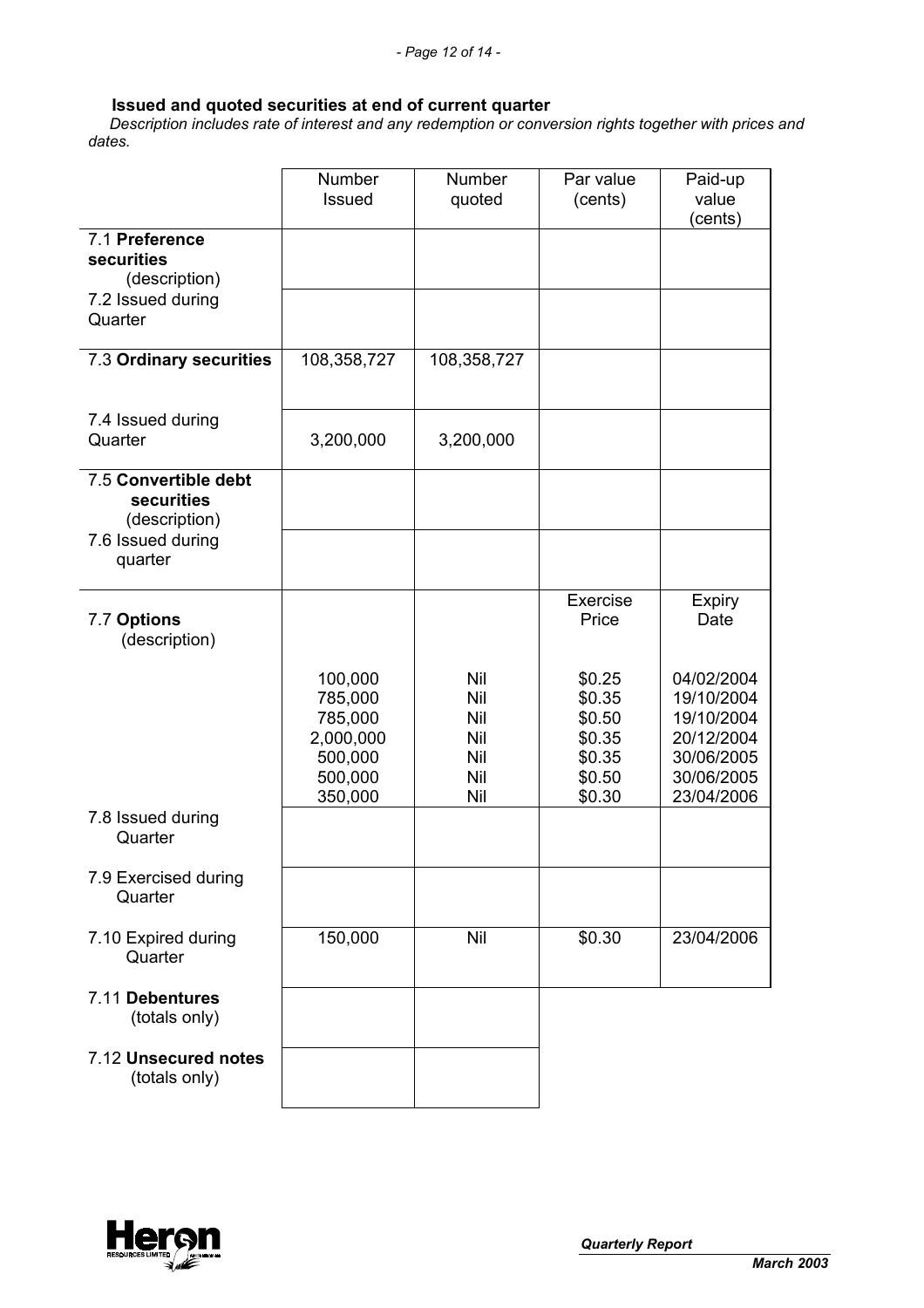### **Compliance 2.2 Details of outlays made by other entities to establish or increase their share in projects in which the reporting entity has an interest.**

- 1. Portman Limited has entered into an option to purchase the Bungalbin and Mount Jackson Project tenements for \$25,000 and at least \$250,000 of exploration expenditure. Heron will retain a FOB royalty on any Iron Ore sold from the tenements, and Heron will retain all other mineral rights.
- 2. Mount Burgess Mining NL has the right to earn a 70% interest of the non-nickel rights in the Perrinvale Joint Venture Project tenements through sole funding the initial \$500,000 of exploration expenditure.
- 3. Ramelius Resources Limited has the right to earn a 75% interest of the gold and tantalum rights of the Bullabulling and Larkinville Joint Venture Project tenements through sole funding the initial \$750,000 of exploration expenditure. Heron will retain 100% of all nickel rights and will be free carried until a Decision to Mine is made.
- 4. LionOre Australia (Nickel) Limited ("LionOre") may earn a 70% interest in all minerals from Heron's Maggie Hays Project through expending \$200,000 within four years. Once LionOre earns its equity, Heron may at its sole discretion convert to a 20% free-carried equity to the completion of a Bankable Feasibility Study that recommends commencement of mining.
- 5. Image Resources NL ("Image") may earn a 75% interest in all minerals from Heron's Perseverance Well Project through expending \$100,000 within four years.

| 6.1       | Interests in Mining Tenements transferred, relinquished, reduced or lapsed |                               |   |
|-----------|----------------------------------------------------------------------------|-------------------------------|---|
| Tenement  | <b>Nature of Interest</b>                                                  | % Begin Quarter % End Quarter |   |
| E24/00129 | Registered Applicant                                                       | 100                           |   |
| E25/00251 | <b>Registered Applicant</b>                                                | 100                           |   |
| E27/00284 | <b>Registered Applicant</b>                                                | 100                           | O |
| E28/01302 | <b>Registered Applicant</b>                                                | 100                           |   |
| E28/01312 | <b>Registered Applicant</b>                                                | 100                           | O |
| E31/00615 | <b>Registered Applicant</b>                                                | 100                           |   |
| E36/00432 | <b>Registered Applicant</b>                                                | 100                           | 0 |
| E38/01380 | <b>Registered Applicant</b>                                                | 100                           |   |
| E38/01542 | <b>Registered Applicant</b>                                                | 100                           | 0 |
| E40/00187 | <b>Registered Applicant</b>                                                | 100                           |   |
| E74/00281 | <b>Registered Applicant</b>                                                | 100                           | 0 |
| E74/00282 | <b>Registered Applicant</b>                                                | 100                           |   |
| E74/00283 | <b>Registered Applicant</b>                                                | 100                           |   |
| E80/02962 | <b>Registered Applicant</b>                                                | 100                           |   |
| M29/00289 | <b>Registered Applicant</b>                                                | 100                           | 0 |
| M29/00290 | <b>Registered Applicant</b>                                                | 100                           |   |
| M29/00303 | <b>Registered Applicant</b>                                                | 100                           |   |
| P24/03763 | <b>Registered Applicant</b>                                                | 100                           | 0 |
| P29/01786 | <b>Registered Applicant</b>                                                | 100                           | 0 |

# **6.2 Interests in Mining Tenements acquired or increased**

| <b>Tenement</b> | <b>Nature of Interest</b>   | % Begin Quarter % End Quarter |     |
|-----------------|-----------------------------|-------------------------------|-----|
| E15/00570       | <b>Registered Holder</b>    |                               | 100 |
| E24/00130       | <b>Registered Applicant</b> |                               | 100 |
| E25/00289       | <b>Registered Applicant</b> |                               | 100 |
| E27/00305       | <b>Registered Applicant</b> |                               | 100 |
| E27/00306       | <b>Registered Applicant</b> |                               | 100 |